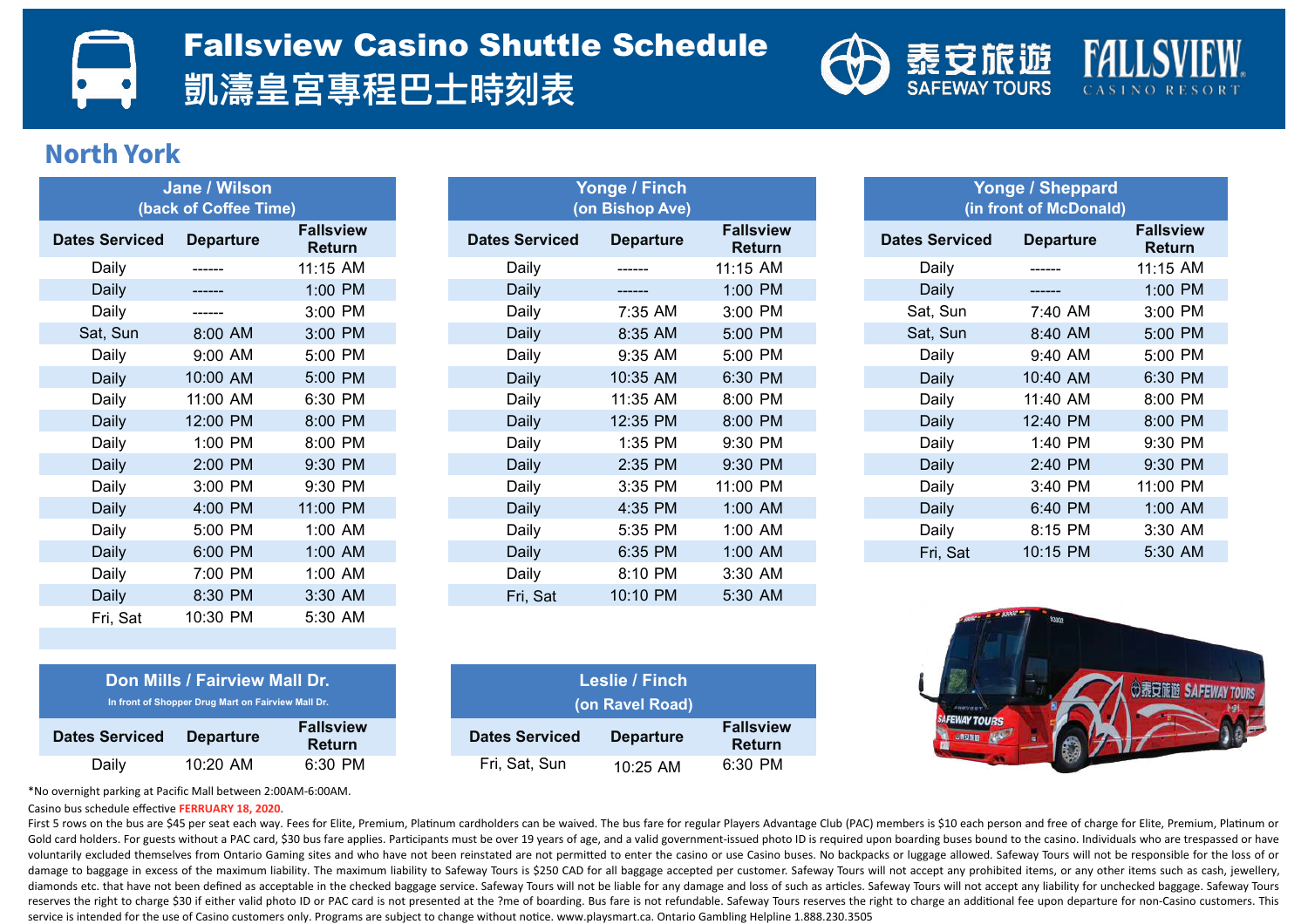# Fallsview Casino Shuttle Schedule

**凱濤皇宮專程巴時刻表**



**FEWAY TOURS** 

**的素守旅游 SAFFWAY** 

#### **Downtown**

| <b>Gerrard / Broadview</b><br>(Northwest Corner) |                  |                                   | <b>Holiday Inn</b><br>(30 Carlton St) |                  |                                   | <b>Chinatown Centre</b><br>(222 Spadina Ave - HSBC bank) |                                 |                  |                            | <b>Pape Station</b><br>(Tim Horton's) |                  |                                   |
|--------------------------------------------------|------------------|-----------------------------------|---------------------------------------|------------------|-----------------------------------|----------------------------------------------------------|---------------------------------|------------------|----------------------------|---------------------------------------|------------------|-----------------------------------|
| <b>Dates</b><br><b>Serviced</b>                  | <b>Departure</b> | <b>Fallsview</b><br><b>Return</b> | <b>Dates</b><br><b>Serviced</b>       | <b>Departure</b> | <b>Fallsview</b><br><b>Return</b> |                                                          | <b>Dates</b><br><b>Serviced</b> | <b>Departure</b> | <b>Fallsview</b><br>Return | <b>Dates</b><br><b>Serviced</b>       | <b>Departure</b> | <b>Fallsview</b><br><b>Return</b> |
| Daily                                            | ------           | 11:00 AM                          | Daily                                 | $-----$          | 11:00 AM                          |                                                          | Daily                           | $- - - - - -$    | 11:00 AM                   | Daily                                 | 9:25 AM          | 5:00 PM                           |
| Daily                                            | $-----$          | 1:30 PM                           | Daily                                 | ------           | 1:30 PM                           |                                                          | Daily                           | $------$         | 1:30 PM                    | Daily                                 | 10:30 AM         | 6:30 PM                           |
| Sat, Sun                                         | 7:35 AM          | 3:00 PM                           | Sat, Sun                              | 7:45 AM          | 3:00 PM                           |                                                          | Sat, Sun                        | 8:00 AM          | 3:00 PM                    |                                       |                  |                                   |
| Daily                                            | 8:35 AM          | 3:00 PM                           | Daily                                 | 8:45 AM          | 3:00 PM                           |                                                          | Daily                           | 9:00 AM          | 3:00 PM                    |                                       |                  |                                   |
| Daily                                            | 9:35 AM          | 5:00 PM                           | Daily                                 | 9:45 AM          | 5:00 PM                           |                                                          | Daily                           | 10:00 AM         | 5:00 PM                    |                                       |                  |                                   |
| Daily                                            | 10:35 AM         | 6:30 PM                           | Daily                                 | 10:45 AM         | 6:30 PM                           |                                                          | Daily                           | 11:00 AM         | 6:30 PM                    |                                       |                  |                                   |
| Daily                                            | 11:35 AM         | 8:00 PM                           | Daily                                 | 11:45 AM         | 8:00 PM                           |                                                          | Daily                           | 12:00 PM         | 8:00 PM                    |                                       |                  |                                   |
| <b>Daily</b>                                     | 12:35 PM         | 8:00 PM                           | Daily                                 | 12:45 PM         | 8:00 PM                           |                                                          | Daily                           | 1:00 PM          | 8:00 PM                    |                                       |                  |                                   |
| Daily                                            | 1:35 PM          | 9:30 PM                           | Daily                                 | 1:45 PM          | 9:30 PM                           |                                                          | Daily                           | 2:00 PM          | 9:30 PM                    |                                       |                  |                                   |
| Daily                                            | 2:35 PM          | 11:00 PM                          | Daily                                 | 2:45 PM          | 11:00 PM                          |                                                          | Daily                           | 3:00 PM          | 11:00 PM                   |                                       |                  |                                   |
| Daily                                            | 4:10 PM          | 11:00 PM                          | Daily                                 | 4:20 PM          | 11:00 PM                          |                                                          | Daily                           | 4:30 PM          | 11:00 PM                   |                                       |                  |                                   |
| Fri, Sat                                         | 5:10 PM          | 1:00 AM                           | Fri, Sat                              | 5:20 PM          | 1:00 AM                           |                                                          | Fri, Sat                        | 5:30 PM          | 1:00 AM                    |                                       |                  |                                   |
| Daily                                            | 6:10 PM          | 1:00 AM                           | Daily                                 | 6:20 PM          | 1:00 AM                           |                                                          | Daily                           | 6:30 PM          | 1:00 AM                    |                                       |                  |                                   |
| Fri                                              | 7:10 PM          | 1:00 AM                           | Fri                                   | 7:20 PM          | 1:00 AM                           |                                                          | Fri                             | 7:30 PM          | 1:00 AM                    |                                       |                  |                                   |
| Daily                                            | 8:10 PM          | 3:30 AM                           | Daily                                 | 8:20 PM          | 3:30 AM                           |                                                          | Daily                           | 8:30 PM          | 3:30 AM                    |                                       |                  |                                   |
| Daily                                            | 9:10 PM          | 5:30 AM                           | Daily                                 | 9:20 PM          | 5:30 AM                           |                                                          | Daily                           | 9:30 PM          | 5:30 AM                    |                                       |                  |                                   |
| Daily                                            | 10:25 PM         | 5:30 AM                           | Daily                                 | 10:35 PM         | 5:30 AM                           |                                                          | Daily                           | 10:45 PM         | 5:30 AM                    | 93002                                 |                  |                                   |
| Fri, Sat                                         | 11:40 PM         | 7:00 AM                           | Fri, Sat                              | 11:50 PM         | 7:00 AM                           |                                                          | Fri, Sat                        | 11:59 PM         | 7:00 AM                    |                                       |                  |                                   |

\*No overnight parking at Pacific Mall between 2:00AM-6:00AM.

Casino bus schedule eVecve **FEBRUARY 18, 2020**.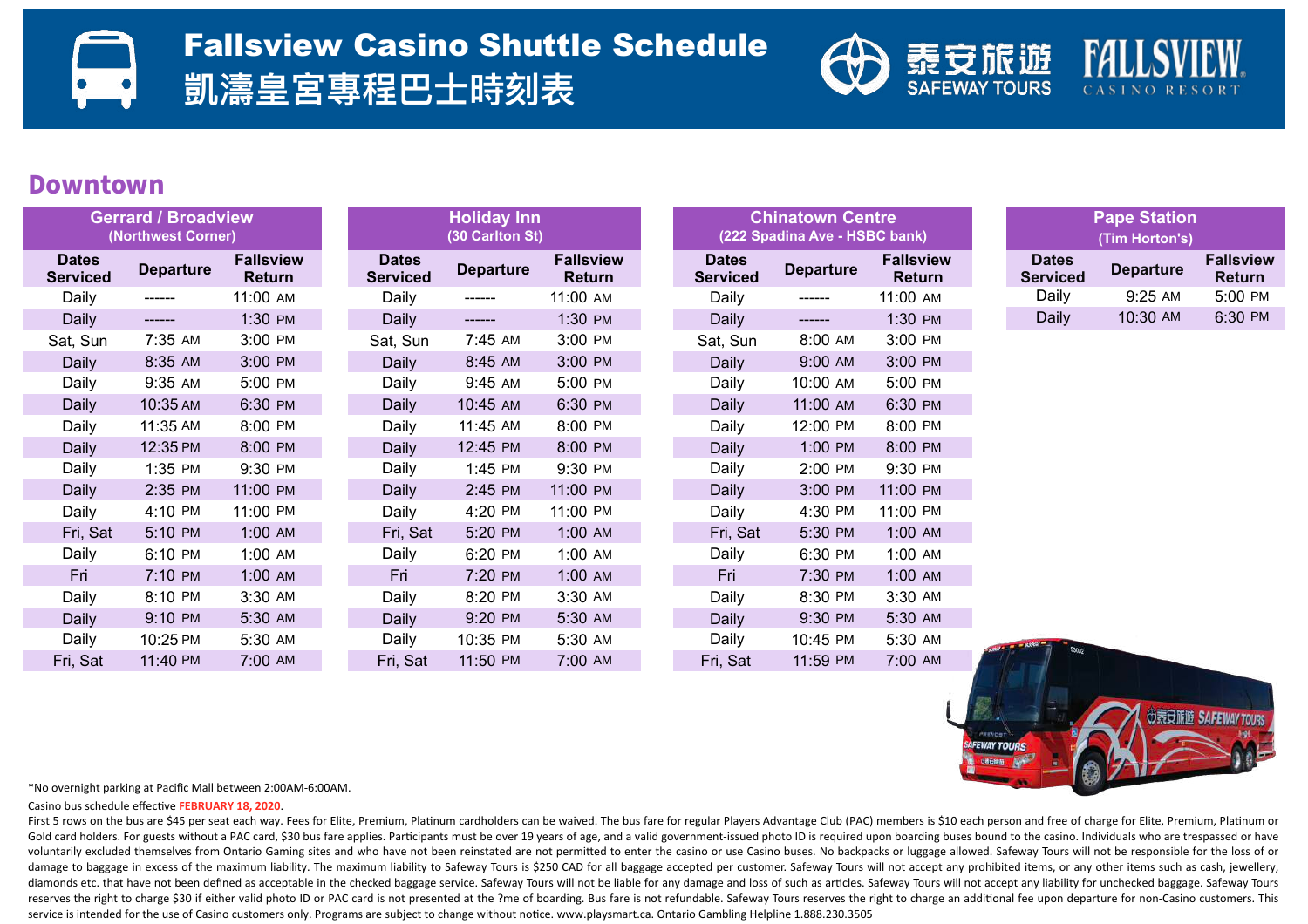

#### **Mississauga**

| <b>Centre View Dr. / Station Gate Rd.</b> |                  |                         |  |  |  |
|-------------------------------------------|------------------|-------------------------|--|--|--|
| (Centre View Dr - Carpool Parking)        |                  |                         |  |  |  |
| <b>Dates Serviced</b>                     | <b>Departure</b> | <b>Fallsview Return</b> |  |  |  |
| Daily                                     |                  | 10:15 AM                |  |  |  |
| <b>Daily</b>                              |                  | 1:00 PM                 |  |  |  |
| Daily                                     | 8:20 AM          | 3:00 PM                 |  |  |  |
| <b>Daily</b>                              | $9:20$ AM        | 5:00 PM                 |  |  |  |
| Daily                                     | 10:20 AM         | 5:00 PM                 |  |  |  |
| <b>Daily</b>                              | 11:20 AM         | 6:30 PM                 |  |  |  |
| Daily                                     | 12:20 PM         | 8:00 PM                 |  |  |  |
| <b>Daily</b>                              | 1:20 PM          | 8:00 PM                 |  |  |  |
| Daily                                     | 2:20 PM          | 9:30 PM                 |  |  |  |
| <b>Daily</b>                              | 3:20 PM          | 9:30 PM                 |  |  |  |
| Daily                                     | 4:20 PM          | 11:00 PM                |  |  |  |
| Fri                                       | 4:50 PM          | 11:00 PM                |  |  |  |
| Daily                                     | 5:20 PM          | 1:00 AM                 |  |  |  |
| <b>Daily</b>                              | 6:20 PM          | 1:00 AM                 |  |  |  |
| Daily                                     | 7:20 PM          | 1:00 AM                 |  |  |  |
| <b>Daily</b>                              | 8:50 PM          | 3:30 AM                 |  |  |  |
| Daily                                     | 9:50 PM          | 5:30 AM                 |  |  |  |
| Fri, Sat                                  | 10:50 PM         | 5:30 AM                 |  |  |  |
| Daily                                     | -------          | 5:30 AM                 |  |  |  |
| Sat, Sun                                  | 12:25 AM         | 7:00 AM                 |  |  |  |

| <b>Hurontario / Burnhamthorpe</b> |                                         |                                   |  |  |  |  |  |  |  |
|-----------------------------------|-----------------------------------------|-----------------------------------|--|--|--|--|--|--|--|
|                                   | (151 City Centre Dr. - Square One Mall) |                                   |  |  |  |  |  |  |  |
| <b>Dates Serviced</b>             |                                         | <b>Departure Fallsview Return</b> |  |  |  |  |  |  |  |
| Daily                             |                                         | 10:15 AM                          |  |  |  |  |  |  |  |
| <b>Daily</b>                      |                                         | 1:00 PM                           |  |  |  |  |  |  |  |
| Daily                             | 8:30 AM                                 | 3:00 PM                           |  |  |  |  |  |  |  |
| <b>Daily</b>                      | 9:30 AM                                 | 5:00 PM                           |  |  |  |  |  |  |  |
| Daily                             | 10:30 AM                                | 5:00 PM                           |  |  |  |  |  |  |  |
| <b>Daily</b>                      | 11:30 AM                                | 6:30 PM                           |  |  |  |  |  |  |  |
| Daily                             | 12:30 PM                                | 8:00 PM                           |  |  |  |  |  |  |  |
| <b>Daily</b>                      | 1:30 PM                                 | 8:00 PM                           |  |  |  |  |  |  |  |
| Daily                             | 2:30 PM                                 | 9:30 PM                           |  |  |  |  |  |  |  |
| <b>Daily</b>                      | 3:30 PM                                 | 9:30 PM                           |  |  |  |  |  |  |  |
| Daily                             | 4:30 PM                                 | 11:00 PM                          |  |  |  |  |  |  |  |
| <b>Fri</b>                        | 5:00 PM                                 | 11:00 PM                          |  |  |  |  |  |  |  |
| Daily                             | 5:30 PM                                 | 1:00 AM                           |  |  |  |  |  |  |  |
| <b>Daily</b>                      | 6:30 PM                                 | 1:00 AM                           |  |  |  |  |  |  |  |
| Daily                             | 7:30 PM                                 | 1:00 AM                           |  |  |  |  |  |  |  |
| <b>Daily</b>                      | 9:00 PM                                 | 3:30 AM                           |  |  |  |  |  |  |  |
| Daily                             | 10:00 PM                                | 5:30 AM                           |  |  |  |  |  |  |  |
| Fri, Sat                          | 11:00 PM                                | 5:30 AM                           |  |  |  |  |  |  |  |
| Daily                             |                                         | 5:30 AM                           |  |  |  |  |  |  |  |
| Sat, Sun                          | 12:30 AM                                | 7:00 AM                           |  |  |  |  |  |  |  |



\*No overnight parking at Pacific Mall between 2:00AM-6:00AM.

#### Casino bus schedule effective **FEBRUARY 18, 2020.**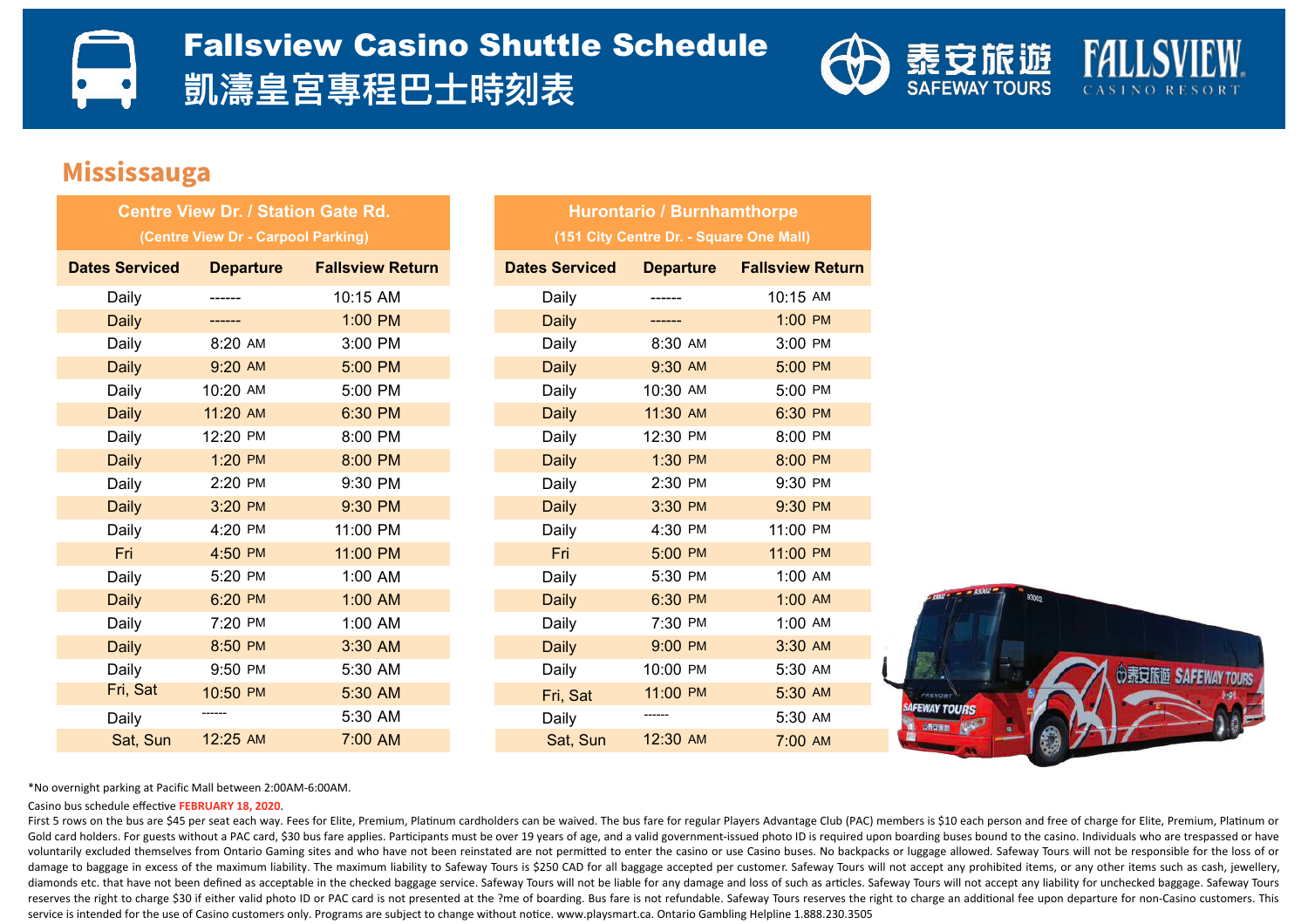

#### **Richmond Hill**

| <b>Hwy 7 / Yonge Street</b>    |                  |                                   |  |  |  |  |
|--------------------------------|------------------|-----------------------------------|--|--|--|--|
| (Tim Horton's on Red Maple Rd) |                  |                                   |  |  |  |  |
| <b>Dates Serviced</b>          | <b>Departure</b> | <b>Fallsview</b><br><b>Return</b> |  |  |  |  |
| Daily                          |                  | 10:15 AM                          |  |  |  |  |
| Daily                          |                  | 1:30 PM                           |  |  |  |  |
| Daily                          | 8:20 AM          | 3:00 PM                           |  |  |  |  |
| Daily                          | 9:00 AM          | 5:00 PM                           |  |  |  |  |
| Daily                          | 10:00 AM         | 6:30 PM                           |  |  |  |  |
| Daily                          | 11:00 AM         | 6:30 PM                           |  |  |  |  |
| Daily                          | 12:20 PM         | 8:00 PM                           |  |  |  |  |
| Daily                          | 1:00 PM          | 8:00 PM                           |  |  |  |  |
| Daily                          | 2:20 PM          | 9:30 PM                           |  |  |  |  |
| Daily                          | 3:20 PM          | 11:00 PM                          |  |  |  |  |
| Daily                          | 4:20 PM          | 11:00 PM                          |  |  |  |  |
| Daily                          | 5:20 PM          | 1:00 AM                           |  |  |  |  |
| Daily                          | 6:20 PM          | 1:00 AM                           |  |  |  |  |
| Daily                          | 7:10 PM          | 3:30 AM                           |  |  |  |  |
| Daily                          | 8:10 PM          | 3:30 AM                           |  |  |  |  |
| Fri, Sat                       | 9:10 PM          | 5:30 AM                           |  |  |  |  |
| Daily                          | 10:10 PM         | 5:30 AM                           |  |  |  |  |
| Fri, Sat                       | 11:55 PM         | 7:00 AM                           |  |  |  |  |

|                 | <b>Hwy 7 / Yonge Street</b><br>(Tim Horton's on Red Maple Rd) |                                   | <b>Hwy 77 Valleymede Road</b><br>(Shell Gas Station) |                  |                                   |  |  |
|-----------------|---------------------------------------------------------------|-----------------------------------|------------------------------------------------------|------------------|-----------------------------------|--|--|
| <b>Serviced</b> | <b>Departure</b>                                              | <b>Fallsview</b><br><b>Return</b> | <b>Dates Serviced</b>                                | <b>Departure</b> | <b>Fallsview</b><br><b>Return</b> |  |  |
| Daily           |                                                               | 10:15 AM                          | Daily                                                |                  | 1:30 PM                           |  |  |
| Daily           |                                                               | 1:30 PM                           | Daily                                                | 8:50 AM          | 5:00 PM                           |  |  |
| Daily           | 8:20 AM                                                       | 3:00 PM                           | Daily                                                | $9:50$ AM        | 6:30 PM                           |  |  |
| Daily           | $9:00$ AM                                                     | 5:00 PM                           | Daily                                                | 10:50 AM         | 6:30 PM                           |  |  |
| Daily           | 10:00 AM                                                      | 6:30 PM                           | Sat, Sun                                             | 12:10 PM         | 8:00 PM                           |  |  |
| Daily           | 11:00 AM                                                      | 6:30 PM                           | Daily                                                | 12:45 PM         | 8:00 PM                           |  |  |
| Daily           | 12:20 PM                                                      | 8:00 PM                           | Daily                                                | $2:10$ PM        | 9:30 PM                           |  |  |
| Daily           | 1:00 PM                                                       | 8:00 PM                           | Fri, Sat                                             | 4:10 PM          | 11:00 PM                          |  |  |
| Daily           | 2:20 PM                                                       | 9:30 PM                           | Daily                                                | ------           | 11:00 AM                          |  |  |
| Daily           | 3:20 PM                                                       | 11:00 PM                          | Daily                                                |                  | $1:00$ AM                         |  |  |
| Daily           | 4:20 PM                                                       | 11:00 PM                          | Daily                                                |                  | $3:30$ AM                         |  |  |
|                 |                                                               |                                   |                                                      |                  |                                   |  |  |



\*No overnight parking at Pacific Mall between 2:00AM-6:00AM.

Casino bus schedule effective **FEBRUARY 18, 2020.**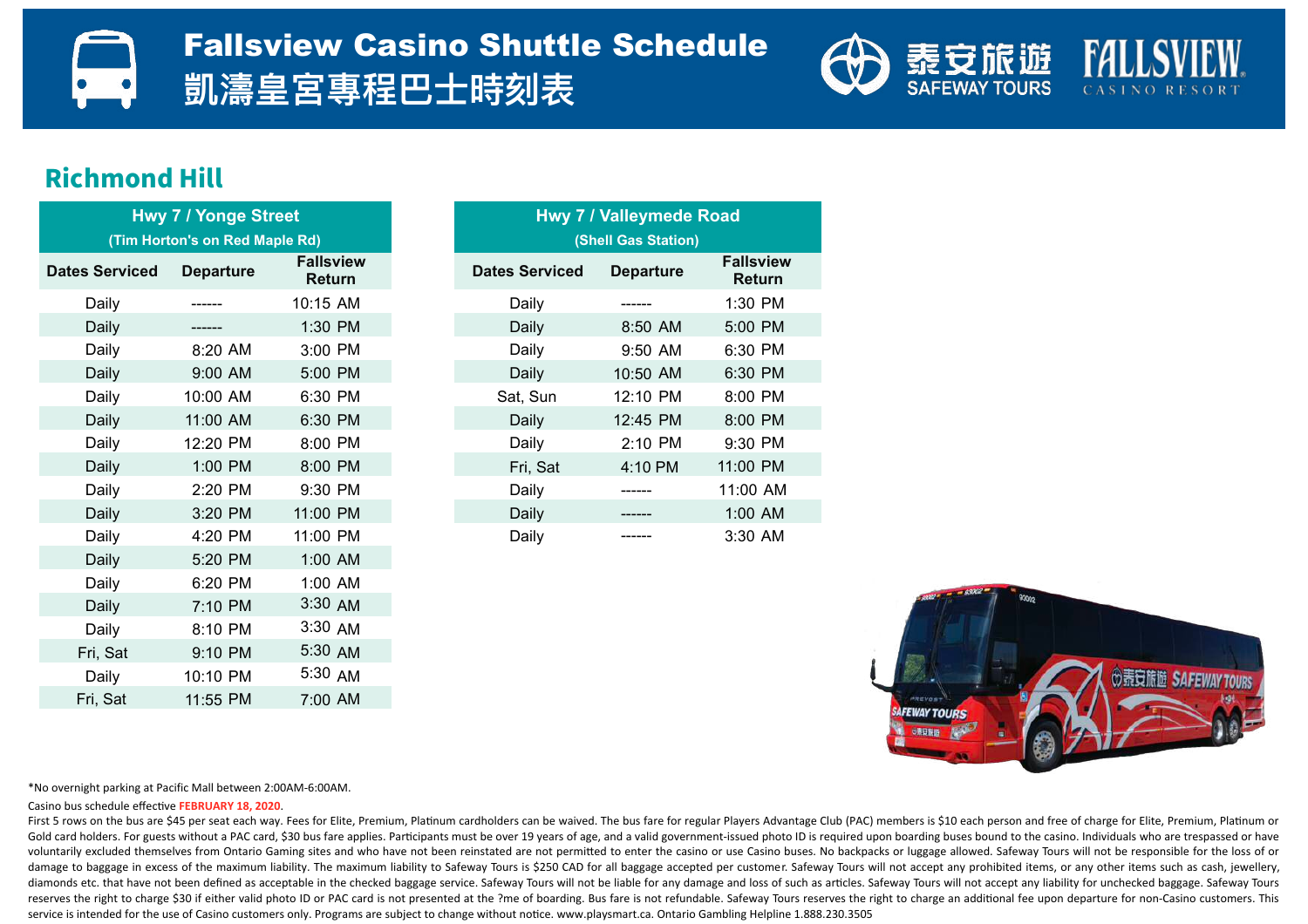

### Brampton/Woodbridge

| Hurontario / Hwy 407 |                         |  |  |  |  |  |  |
|----------------------|-------------------------|--|--|--|--|--|--|
| (Carpool parking)    |                         |  |  |  |  |  |  |
| <b>Departure</b>     | <b>Fallsview Return</b> |  |  |  |  |  |  |
|                      | 10:15 AM                |  |  |  |  |  |  |
|                      | 1:30 PM                 |  |  |  |  |  |  |
|                      | 3:00 PM                 |  |  |  |  |  |  |
| 9:25 AM              | 5:00 PM                 |  |  |  |  |  |  |
| 10:25 AM             | 6:30 PM                 |  |  |  |  |  |  |
| 11:25 AM             | 6:30 PM                 |  |  |  |  |  |  |
| 12:45 PM             | 8:00 PM                 |  |  |  |  |  |  |
| 1:25 PM              | 8:00 PM                 |  |  |  |  |  |  |
| 2:45 PM              | 9:30 PM                 |  |  |  |  |  |  |
| 3:45 PM              | 11:00 PM                |  |  |  |  |  |  |
| 4:45 PM              | 11:00 PM                |  |  |  |  |  |  |
| 5:45 PM              | 1:00 AM                 |  |  |  |  |  |  |
| 6:45 PM              | 1:00 AM                 |  |  |  |  |  |  |
| 7:35 PM              | 3:30 AM                 |  |  |  |  |  |  |
| 8:35 PM              | 3:30 AM                 |  |  |  |  |  |  |
| 9:35 PM              | 5:30 AM                 |  |  |  |  |  |  |
| 10:35 PM             | 5:30 AM                 |  |  |  |  |  |  |
|                      |                         |  |  |  |  |  |  |

|                       | Hurontario / Hwy 407 |                         | <b>Bramales City Centre</b>  |                  |                         |  |  |
|-----------------------|----------------------|-------------------------|------------------------------|------------------|-------------------------|--|--|
|                       | (Carpool parking)    |                         | (Freshco on Peel Centre Dr.) |                  |                         |  |  |
| <b>Dates Serviced</b> | <b>Departure</b>     | <b>Fallsview Return</b> | <b>Dates Serviced</b>        | <b>Departure</b> | <b>Fallsview Return</b> |  |  |
| Daily                 | ------               | 10:15 AM                | Daily                        | $10:20$ AM       | 5:00 PM                 |  |  |
| Daily                 |                      | $1:30$ PM               | Fri, Sat, Sun                | -------          | $8:00$ PM               |  |  |

| Daily    | 10:25 AM   | 6:30 PM   | <b>Major Mackenzie / Hwy 400</b> |                   |                         |
|----------|------------|-----------|----------------------------------|-------------------|-------------------------|
| Daily    | $11:25$ AM | 6:30 PM   |                                  | (Carpool Parking) |                         |
| Sat, Sun | $12:45$ PM | 8:00 PM   | <b>Dates Serviced</b>            | <b>Departure</b>  | <b>Fallsview Return</b> |
| Daily    | $1:25$ PM  | $8:00$ PM | Daily                            | 10:50 AM          | 6:30 PM                 |
| Daily    | 2:45 PM    | 9:30 PM   | Sat, Sun                         | $1:50$ PM         | $9:30$ PM               |
| Daily    | $3:45$ PM  | 11:00 PM  | Sat                              | $3:50$ PM         | 11:00 PM                |

| Daily | $5:45$ PM | $1:00$ AM | <b>East YorkTown Centre</b> |                  |                         |  |  |
|-------|-----------|-----------|-----------------------------|------------------|-------------------------|--|--|
| Daily | 6:45 PM   | 1:00 AM   | (45 Overlea Blvd.)          |                  |                         |  |  |
| Daily | 7:35 PM   | $3:30$ AM | <b>Dates Serviced</b>       | <b>Departure</b> | <b>Fallsview Return</b> |  |  |
| Daily | $8:35$ PM | $3:30$ AM | Sat. Sun                    | $9:15$ AM        | 5:00 PM                 |  |  |



\*No overnight parking at Pacific Mall between 2:00AM-6:00AM.

Casino bus schedule effective **FEBRUARY 18, 2020**.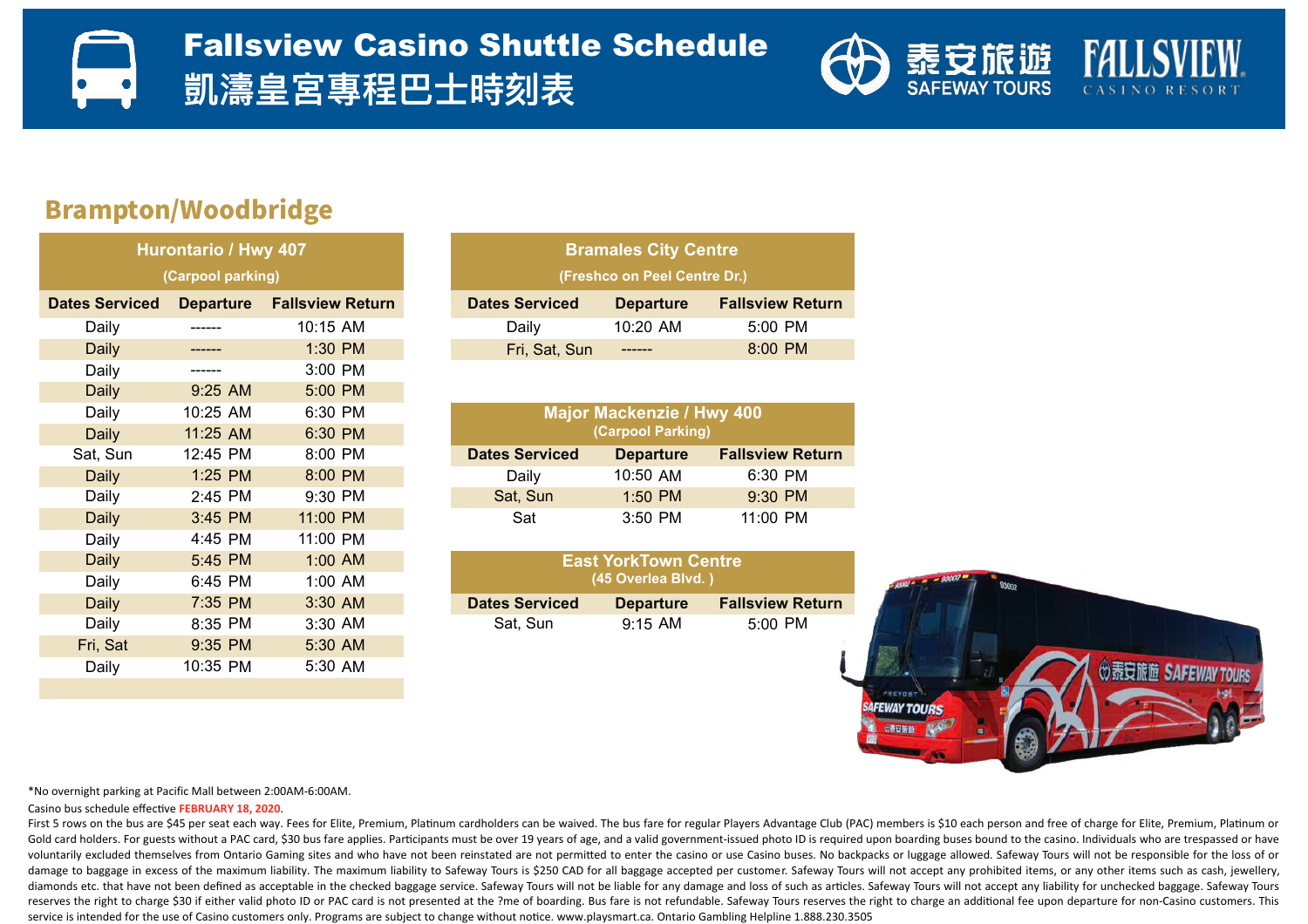

#### **Scarborough**

| <b>Alton Tower</b><br>(North Entrance, Fried Chicken Store) |                  | <b>Finch / Mc Cowan</b><br>(Shopper's Drug Mart on Sandhurst Circle) |                       |                  | <b>Splendid China</b><br>(4675 Steeles Ave E. - Restaurant Entrance) |                       |                  | <b>Birmley / Shep</b><br>(Oriental Cent |                                 |                        |
|-------------------------------------------------------------|------------------|----------------------------------------------------------------------|-----------------------|------------------|----------------------------------------------------------------------|-----------------------|------------------|-----------------------------------------|---------------------------------|------------------------|
| <b>Dates Serviced</b>                                       | <b>Departure</b> | <b>Fallsview</b><br><b>Return</b>                                    | <b>Dates Serviced</b> | <b>Departure</b> | <b>Fallsview</b><br>Return                                           | <b>Dates Serviced</b> | <b>Departure</b> | <b>Fallsview</b><br>Return              | <b>Dates Serviced Departure</b> |                        |
| Daily                                                       | -------          | 1:00 PM                                                              | Daily                 | -------          | 1:00 PM                                                              | Daily                 | ------           | 10:15 AM                                | Daily                           | ------                 |
| Daily                                                       | 7:35 AM          | 3:00 PM                                                              | Daily                 | 7:25 AM          | 3:00 PM                                                              | Daily                 | ------           | 1:00 PM                                 | <b>Daily</b>                    | 8:15 AM                |
| Daily                                                       | 8:35 AM          | 5:00 PM                                                              | Daily                 | 8:25 AM          | 5:00 PM                                                              | Daily                 | 7:50 AM          | 3:00 PM                                 | Daily                           | 9:15 AM                |
| Daily                                                       | 9:35 AM          | 6:30 PM                                                              | Daily                 | 9:25 AM          | 6:30 PM                                                              | Daily                 | ------           | 4:00 PM                                 | Daily                           | 12:15 PM               |
| Daily                                                       | 10:35 AM         | 6:30 PM                                                              | Daily                 | 10:25 AM         | 6:30 PM                                                              | Daily                 | 8:50 AM          | 5:00 PM                                 | Daily                           | 1:15 PM                |
| Sat, Sun                                                    | 11:40 AM         | 8:00 PM                                                              | Sat, Sun              | 11:30 AM         | 8:00 PM                                                              | Daily                 | 9:50 AM          | 6:30 PM                                 |                                 |                        |
| Daily                                                       | 12:35 PM         | 8:00 PM                                                              | Daily                 | 12:25 PM         | 8:00 PM                                                              | Daily                 | 10:50 AM         | 6:30 PM                                 |                                 |                        |
| Daily                                                       | 1:35 PM          | 9:30 PM                                                              | Daily                 | 1:25 PM          | 9:30 PM                                                              | Daily                 | 11:50 AM         | 8:00 PM                                 |                                 | <b>Scarborough Tow</b> |
| Fri, Sat, Sun                                               | 2:55 PM          | 11:00 PM                                                             | Fri, Sat, Sun         | 2:45 PM          | 11:00 PM                                                             | Daily                 | 12:50 PM         | 8:00 PM                                 |                                 | (in front of YM        |
| Daily                                                       | 3:35 PM          | 11:00 PM                                                             | Daily                 | 3:25 PM          | 11:00 PM                                                             | Daily                 | 1:50 PM          | 9:30 PM                                 | <b>Dates Serviced</b>           | <b>Departure</b>       |
| Fri, Sat                                                    | 4:55 PM          | 1:00 AM                                                              | Fri, Sat              | 4:45 PM          | 1:00 AM                                                              | Daily                 | 2:50 PM          | 11:00 PM                                | Daily                           | 9:20 AM                |
| Daily                                                       | -------          | 1:00 AM                                                              | Daily                 | -------          | 1:00 AM                                                              | Daily                 | 3:50 PM          | 11:00 PM                                |                                 |                        |
| Daily                                                       | 7:40 PM          | 3:30 AM                                                              | Daily                 | 7:30 PM          | 3:30 AM                                                              | Daily                 | 4:50 PM          | 1:00 AM                                 | Daily                           | 10:10 AM               |
| Daily                                                       | 9:40 PM          | 5:30 AM                                                              | Daily                 | -------          | 5:30 AM                                                              | Daily                 | 5:50 PM          | 1:00 AM                                 | Daily                           | 1:40 PM                |
|                                                             |                  |                                                                      |                       |                  |                                                                      | Daily                 | 6:50 PM          | 3:30 AM                                 |                                 |                        |

| <b>Birmley / Sheppard</b><br>(Oriental Centre)                       |           |           |  |  |  |
|----------------------------------------------------------------------|-----------|-----------|--|--|--|
| <b>Fallsview</b><br><b>Dates Serviced Departure</b><br><b>Return</b> |           |           |  |  |  |
| Daily                                                                |           | $3:00$ PM |  |  |  |
| Daily                                                                | $8:15$ AM | $5:00$ PM |  |  |  |
| Daily                                                                | $9:15$ AM | 6:30 PM   |  |  |  |
| Daily                                                                | 12:15 PM  | 8:00 PM   |  |  |  |
| Dailv                                                                | $1:15$ PM | 9:30 PM   |  |  |  |

| <b>Scarborough Town Centre</b><br>(in front of YMCA) |                  |                                   |  |  |  |  |
|------------------------------------------------------|------------------|-----------------------------------|--|--|--|--|
| <b>Dates Serviced</b>                                | <b>Departure</b> | <b>Fallsview</b><br><b>Return</b> |  |  |  |  |
| Daily                                                | $9:20$ AM        | 6:30 PM                           |  |  |  |  |
| Daily                                                | 10:10 AM         | 6:30 PM                           |  |  |  |  |
| Daily                                                | 1:40 PM          | $9:30$ PM                         |  |  |  |  |



\*No overnight parking at Pacific Mall between 2:00AM-6:00AM.

Casino bus schedule effective **FEBRUARY 18, 2020**.

First 5 rows on the bus are \$45 per seat each way. Fees for Elite, Premium, Platinum cardholders can be waived. The bus fare for regular Players Advantage Club (PAC) members is \$10 each person and free of charge for Elite, Gold card holders. For guests without a PAC card, \$30 bus fare applies. Participants must be over 19 years of age, and a valid government-issued photo ID is required upon boarding buses bound to the casino. Individuals who voluntarily excluded themselves from Ontario Gaming sites and who have not been reinstated are not permitted to enter the casino or use Casino buses. No backpacks or luggage allowed. Safeway Tours will not be responsible f damage to baggage in excess of the maximum liability. The maximum liability to Safeway Tours is \$250 CAD for all baggage accepted per customer. Safeway Tours will not accept any prohibited items, or any other items such as diamonds etc. that have not been defined as acceptable in the checked baggage service. Safeway Tours will not be liable for any damage and loss of such as articles. Safeway Tours will not accept any liability for unchecked reserves the right to charge \$30 if either valid photo ID or PAC card is not presented at the ?me of boarding. Bus fare is not refundable. Safeway Tours reserves the right to charge an additional fee upon departure for non service is intended for the use of Casino customers only. Programs are subject to change without notice. www.playsmart.ca. Ontario Gambling Helpline 1.888.230.3505

Daily

Daily 7:50 PM 3:30 AM